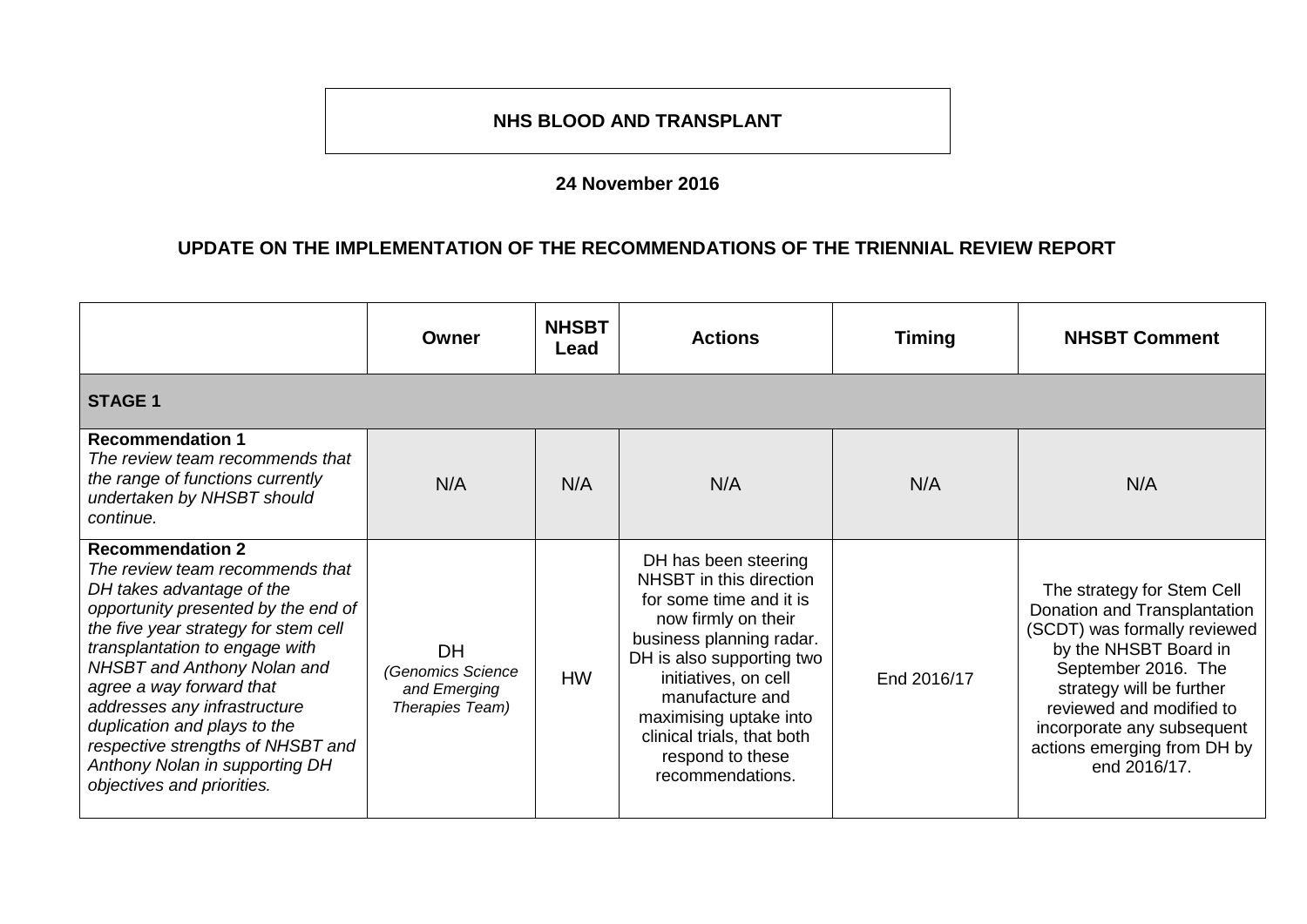| <b>Recommendation 3</b><br>The review team recommends that<br><b>NHSBT</b> remains a Special Health<br>Authority in England and Wales.                                                                                                                                                                                                                                                                | N/A                                                        | N/A                    | N/A                                                                                                                                                                                                                                                                                                        | N/A                                                                                          | N/A                                                                                                                                                                                                                                                                                                                                              |
|-------------------------------------------------------------------------------------------------------------------------------------------------------------------------------------------------------------------------------------------------------------------------------------------------------------------------------------------------------------------------------------------------------|------------------------------------------------------------|------------------------|------------------------------------------------------------------------------------------------------------------------------------------------------------------------------------------------------------------------------------------------------------------------------------------------------------|----------------------------------------------------------------------------------------------|--------------------------------------------------------------------------------------------------------------------------------------------------------------------------------------------------------------------------------------------------------------------------------------------------------------------------------------------------|
| <b>Recommendation 4</b><br>The review team recommends that<br>NHSBT should adopt a stretch<br>target for DTS.                                                                                                                                                                                                                                                                                         | <b>NHSBT</b>                                               | $\mathsf{I}\mathsf{T}$ | Stretch target to be<br>confirmed at the January<br>2017 meeting,                                                                                                                                                                                                                                          | Inclusion in 2017/18<br>business planning                                                    |                                                                                                                                                                                                                                                                                                                                                  |
| <b>Recommendation 5</b><br>The review team recommends that<br>NHSBT, working with DH and NHS<br>England, and the Devolved<br>Governments, undertake a specific<br>project to develop a proposal on<br>the future of ODT funding in<br>England.                                                                                                                                                        | NHS England, DH,<br>and NHSBT                              | SJ                     | Triona Norman to discuss<br>with Jeremy Mean.                                                                                                                                                                                                                                                              | Summer 2017<br>(and allow inclusion in<br>the NHS England<br>Mandate 2018/19 if<br>required) | A Sustainable Funding Group,<br>chaired by Elizabeth Buggins,<br>is in place and includes<br>representatives of NHS<br>England, the four UK Health<br>Departments and NHSBT. Its<br>primary remit is to consider<br>funding levels and<br>mechanisms in the context of<br>what is needed to deliver the<br>outcomes of the TOT 2020<br>strategy. |
| <b>STAGE 2 - GOVERNANCE AND RELATIONSHIPS</b>                                                                                                                                                                                                                                                                                                                                                         |                                                            |                        |                                                                                                                                                                                                                                                                                                            |                                                                                              |                                                                                                                                                                                                                                                                                                                                                  |
| <b>Recommendation 6</b><br>The review team believes that<br>NHSBT (for executive<br>appointments) and DH Ministers<br>(for non-executive appointments)<br>should seek to use any upcoming<br>appointments to consider<br>strengthening specific skills and<br>areas of knowledge on the board.<br>In particular: donation from Black,<br>Asian and Minority ethnic<br>communities and individuals and | DH<br>(Public Appointments<br>Unit)<br>and<br><b>NHSBT</b> | <b>JP</b>              | This is provided by the<br>existing planning<br>submission where a<br>JD/PS covering the<br>role/responsibilities and<br>the essential/desirable<br>criteria is provided and<br>describes the diversity of<br>the current Board and<br>whether we are looking to<br>attract female/BME<br>applicants for a | Ongoing, as posts<br>become vacant                                                           |                                                                                                                                                                                                                                                                                                                                                  |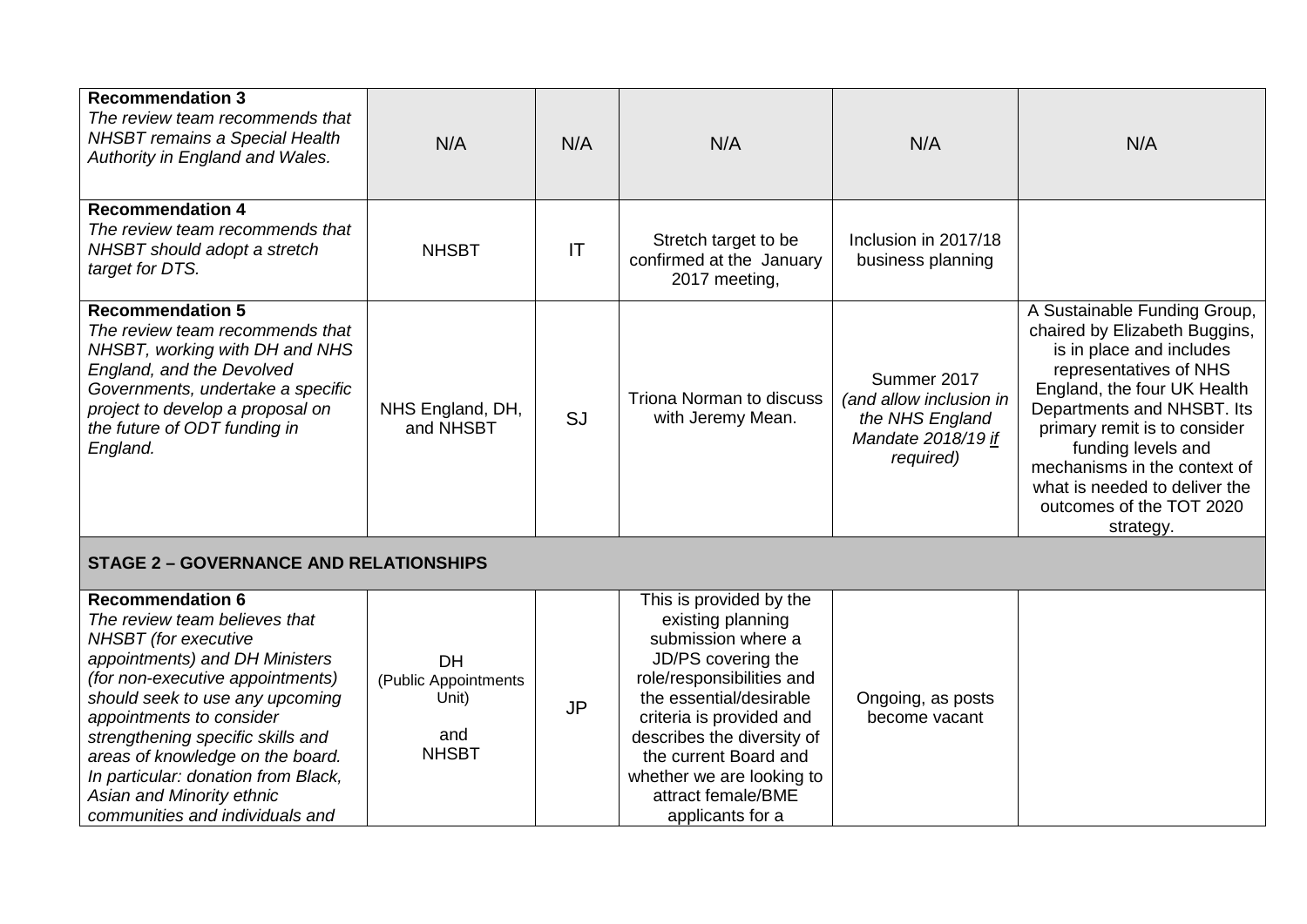| Regenerative Medicine.                                                                                                                                                                                                                                         |                                                                                                             |    | campaign. Advertising or<br>promotion of the role is<br>also covered eg targeting<br>specific groups. This is<br>then provided within the<br>recommendation sub<br>when the Minister is<br>asked to make a decision<br>on who they wish to<br>appoint. |           |                                                                                                                                                                            |
|----------------------------------------------------------------------------------------------------------------------------------------------------------------------------------------------------------------------------------------------------------------|-------------------------------------------------------------------------------------------------------------|----|--------------------------------------------------------------------------------------------------------------------------------------------------------------------------------------------------------------------------------------------------------|-----------|----------------------------------------------------------------------------------------------------------------------------------------------------------------------------|
| <b>Recommendation 7</b><br>The review team recommends that<br><b>NHSBT and Welsh Government</b><br>Officials review information flow to<br>assure themselves that they are<br>systematically sighted on all key<br>areas of work and upcoming<br>developments. | NHSBT,<br><b>DH</b><br>(Major Health<br><b>Conditions Policy</b><br>Team)<br>and<br><b>Welsh Government</b> | IT | <b>Welsh Government to</b><br>confirm that existing<br>arrangements with<br>NHSBT satisfy the<br>recommendation.                                                                                                                                       | Immediate | The National Administrations<br>Committee (a sub committee<br>of the NHSBT Board) will<br>oversee that policy priorities<br>and developments are<br>appropriately aligned. |
| <b>Recommendation 8</b><br>The review team recommends that<br>NHSBT amends the board pages<br>on the NHSBT website to indicate<br>which executive directors are full<br>members of the board and which<br>are non-voting members.                              | <b>NHSBT</b>                                                                                                | IT | Done                                                                                                                                                                                                                                                   | Immediate |                                                                                                                                                                            |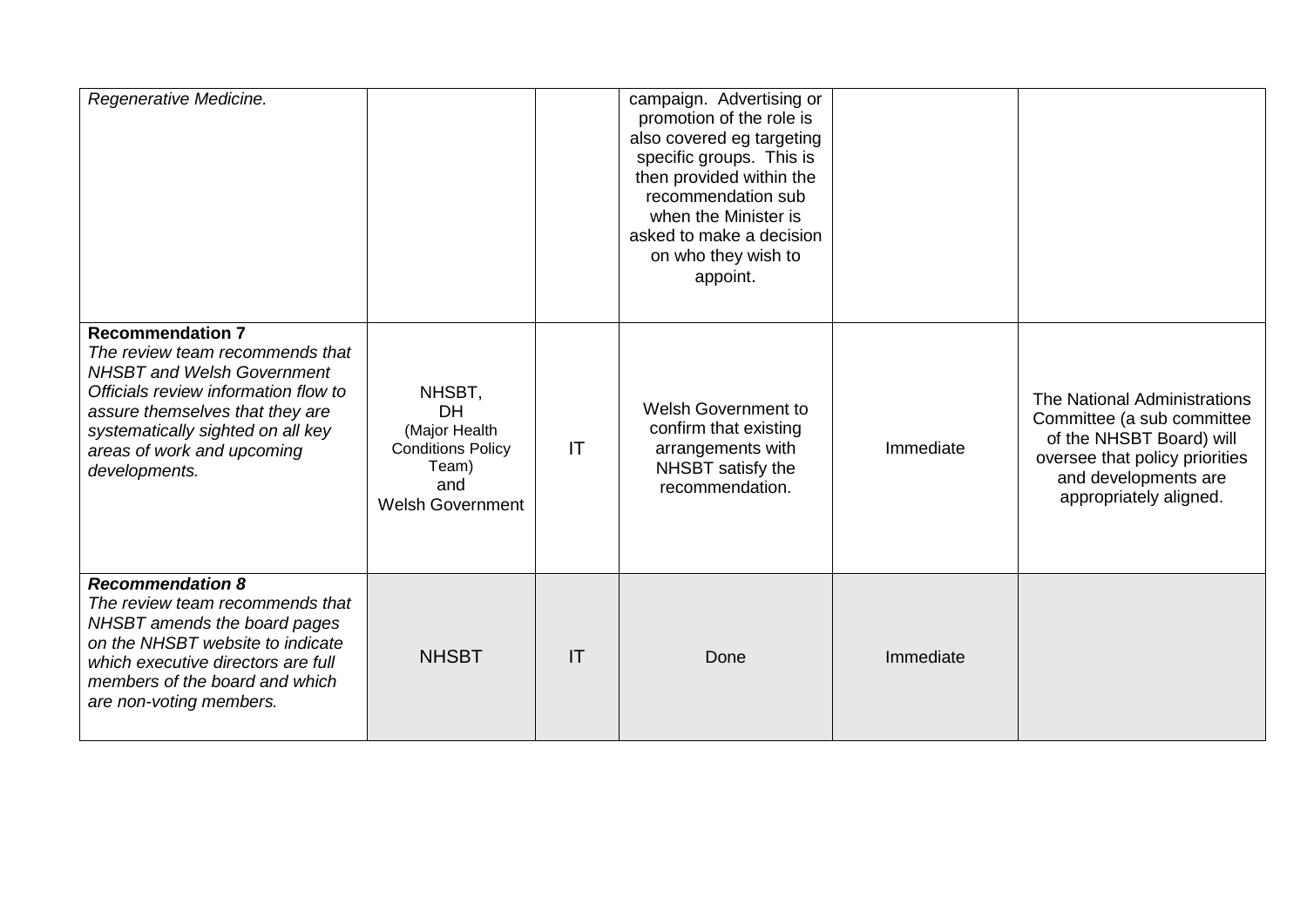| <b>Recommendation 9</b><br>The review team recommends that<br>the National Administrations<br>Committee of the NHSBT Board<br>works with government officials<br>from each of the four nations, as<br>well as the respective national<br>commissioners, to identify and<br>advise the NHSBT Board on future<br>policy divergences.     | NHSBT,<br><b>DH</b><br>(Sponsor Team)<br>and<br>Devolved<br>Administrations | <b>JP</b> | Done                                                                                                                                                                                                               | For the next meeting<br>of the Committee | Built into the Terms of<br>Reference of the National<br>Administrations Committee. |
|----------------------------------------------------------------------------------------------------------------------------------------------------------------------------------------------------------------------------------------------------------------------------------------------------------------------------------------|-----------------------------------------------------------------------------|-----------|--------------------------------------------------------------------------------------------------------------------------------------------------------------------------------------------------------------------|------------------------------------------|------------------------------------------------------------------------------------|
| <b>Recommendation 10</b><br>The review team recommends that<br>the relationship and expectations of<br>each service in terms of<br>contingency planning should be<br>formalised, to guarantee that blood<br>provision across the whole of the<br>UK will be maintained if there is a<br>crisis in one of more of the four<br>services. | NHSBT,<br><b>DH</b><br>(Sponsor Team) and<br>Devolved<br>Administrations    | IT        | No progress to report at<br>this stage.                                                                                                                                                                            | Q <sub>3</sub><br>2016/17                |                                                                                    |
| <b>Recommendation 11</b><br>The review team recommends that<br>NHSBT continues to work to create<br>greater and more consistent<br>branding for its DTS products and<br>services within the context of<br>maintaining and developing the<br>existing strong brand for blood and<br>ODT.                                                | <b>NHSBT</b>                                                                | <b>HW</b> | <b>Branding for DTS</b><br>services has been<br>developed in line with<br>corporate guidelines and<br>is used consistently<br>across the Directorate.<br>Externally-facing<br>websites have also been<br>upgraded. | Immediate                                |                                                                                    |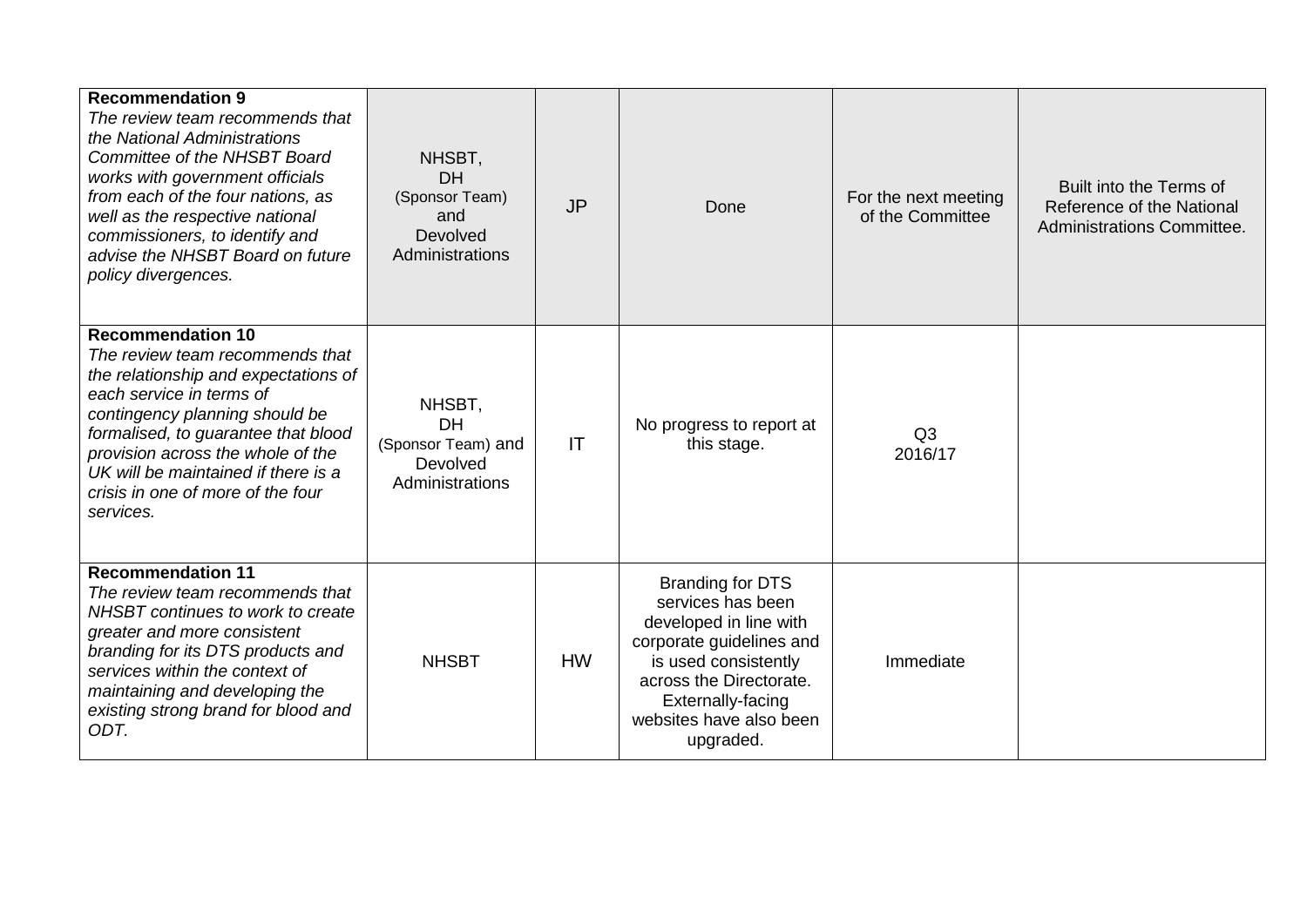| <b>Recommendation 12</b><br>The review team recommends that<br>the Department of Health<br>coordinates arrangements to<br>support CQC, MHRA, HTA and<br>other health and care system<br>regulators, plus UKAS, to provide                                                                                                   | DH<br>(Triennial Review               | IT        | No progress to report at<br>this stage.                                                                                                                                                                                                                                                                                                                                                                                                                                                                                        | As part of the ongoing<br>DH programme of                                      |  |  |  |  |
|-----------------------------------------------------------------------------------------------------------------------------------------------------------------------------------------------------------------------------------------------------------------------------------------------------------------------------|---------------------------------------|-----------|--------------------------------------------------------------------------------------------------------------------------------------------------------------------------------------------------------------------------------------------------------------------------------------------------------------------------------------------------------------------------------------------------------------------------------------------------------------------------------------------------------------------------------|--------------------------------------------------------------------------------|--|--|--|--|
| an even more joined-up regulatory<br>framework, including to identify<br>ways to improve their current<br>information sharing arrangements.                                                                                                                                                                                 | Team)                                 |           |                                                                                                                                                                                                                                                                                                                                                                                                                                                                                                                                | reviews                                                                        |  |  |  |  |
|                                                                                                                                                                                                                                                                                                                             | <b>STAGE 2 - STRATEGIC LEADERSHIP</b> |           |                                                                                                                                                                                                                                                                                                                                                                                                                                                                                                                                |                                                                                |  |  |  |  |
| <b>Recommendation 13</b><br>The review team recommends that<br>NHSBT should develop clear<br>priorities for its role in the<br>development of translation<br>medicine, plus gene and cell<br>diagnostics therapies in healthcare,<br>and actively seek partnerships with<br>relevant organisations to promote<br>this work. | <b>NHSBT</b>                          | <b>HW</b> | NHSBT's strategy for<br>regenerative medicine<br>was agreed by the Board<br>in 2015. This included<br>defining NHSBT's core<br>competencies, positioning<br>and priorities in this<br>market. NHSBT is<br>actively working with<br>relevant clinical,<br>academic and<br>commercial organisations<br>to support cell therapy<br>development, clinical<br>trials and translational<br>medicine. NHSBT has<br>also been active in<br>developing policy in this<br>area and is a member of<br>various cross-government<br>groups. | To be included in<br>NHSBT objectives in<br>2017/18 business<br>planning round |  |  |  |  |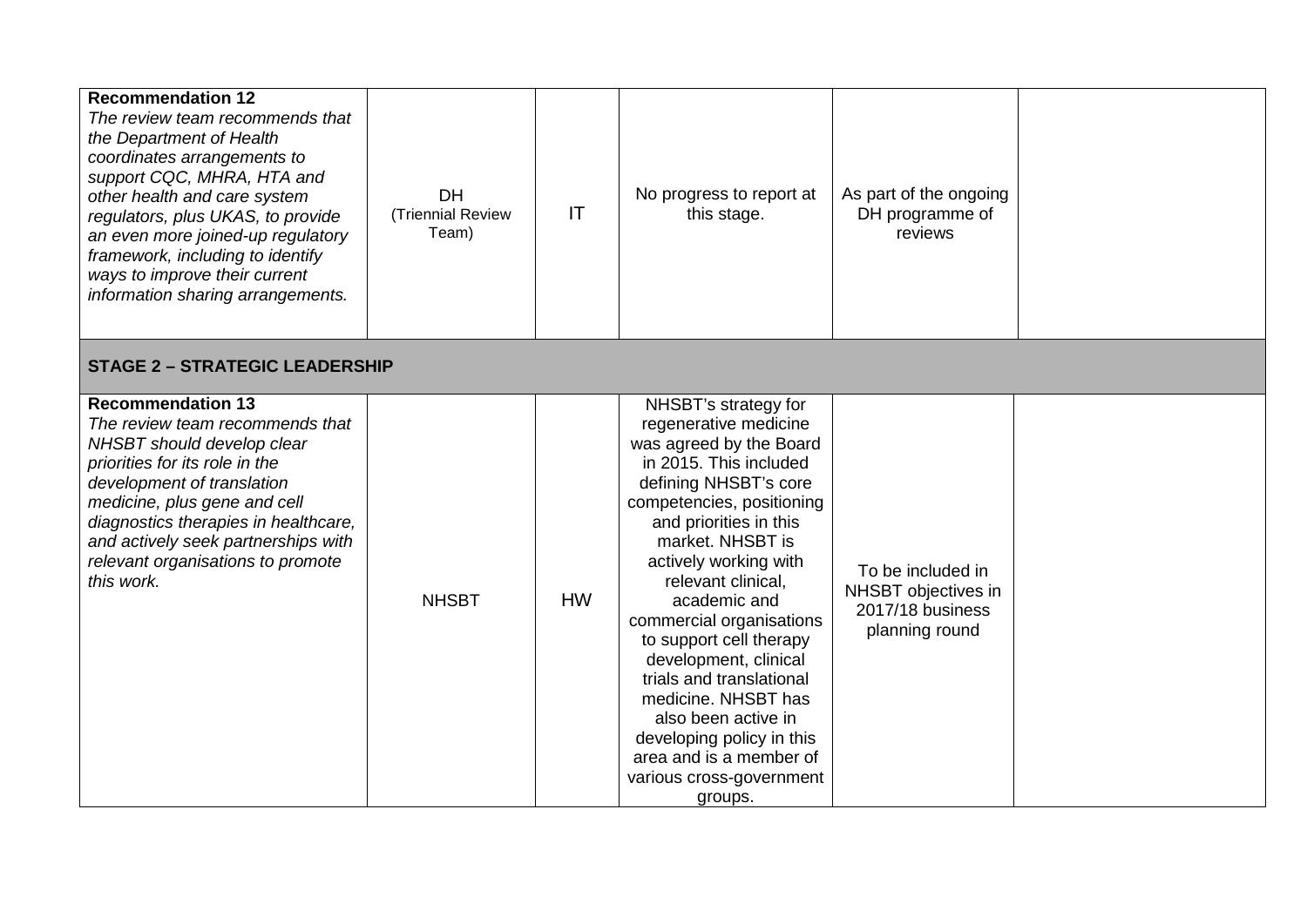| <b>STAGE 2 - EFFICIENCY</b>                                                                                                                                                                                                                                          |                                         |                        |                                                                                                                                                                                                                                                                                                                                                                                                                                                                  |                                                                        |  |  |
|----------------------------------------------------------------------------------------------------------------------------------------------------------------------------------------------------------------------------------------------------------------------|-----------------------------------------|------------------------|------------------------------------------------------------------------------------------------------------------------------------------------------------------------------------------------------------------------------------------------------------------------------------------------------------------------------------------------------------------------------------------------------------------------------------------------------------------|------------------------------------------------------------------------|--|--|
| <b>Recommendation 14</b><br>The review team recommends, that<br>DH should consider NHSBT's<br>expertise in LEAN and HR as<br>potential shared services for other<br>ALBs.                                                                                            | <b>DH</b><br>(Triennial Review<br>Team) | <b>RB</b>              |                                                                                                                                                                                                                                                                                                                                                                                                                                                                  | As part of the<br>ongoing DH<br>programme of<br>reviews                |  |  |
| <b>Recommendation 15</b><br>The review team recommends that<br>NHSBT's blood collection<br>modernisation strategy is<br>accelerated, but is monitored<br>through a phased plan with key<br>decision points reflecting analysis<br>of the impact on donor behaviours. | <b>NHSBT</b>                            | <b>MS</b>              | This will be initially<br>considered in the review<br>of performance vs the<br>Blood 2020 strategy in<br>November 2016 and<br>captured in the updated<br>2017/22 five year<br>business plan (issued<br>March 2017).                                                                                                                                                                                                                                              | Agreed programme<br>of acceleration to be<br>reached in Q1<br>2016/17. |  |  |
| <b>Recommendation 16</b><br>The review team recommends that<br>work to actively reduce blood use is<br>included in the implementation of<br>the Model Hospital proposed by<br>Lord Carter's review of operational<br>efficiency.                                     | <b>Carter Review</b><br>Team            | $\mathsf{I}\mathsf{T}$ | DH will discuss this with<br>the project leads on the<br>various clinical<br>compartments of the<br>model hospital. These<br>projects are only<br>beginning from<br>September 2016 and the<br>timelines for producing<br>content for the model<br>hospital are currently<br>being established. The<br>Carter implementation<br>team will be discussing<br>appropriate metrics on<br>blood use with the clinical<br>project leads once the<br>timelines have been | Integrated with the<br>ongoing Carter<br>Programme                     |  |  |